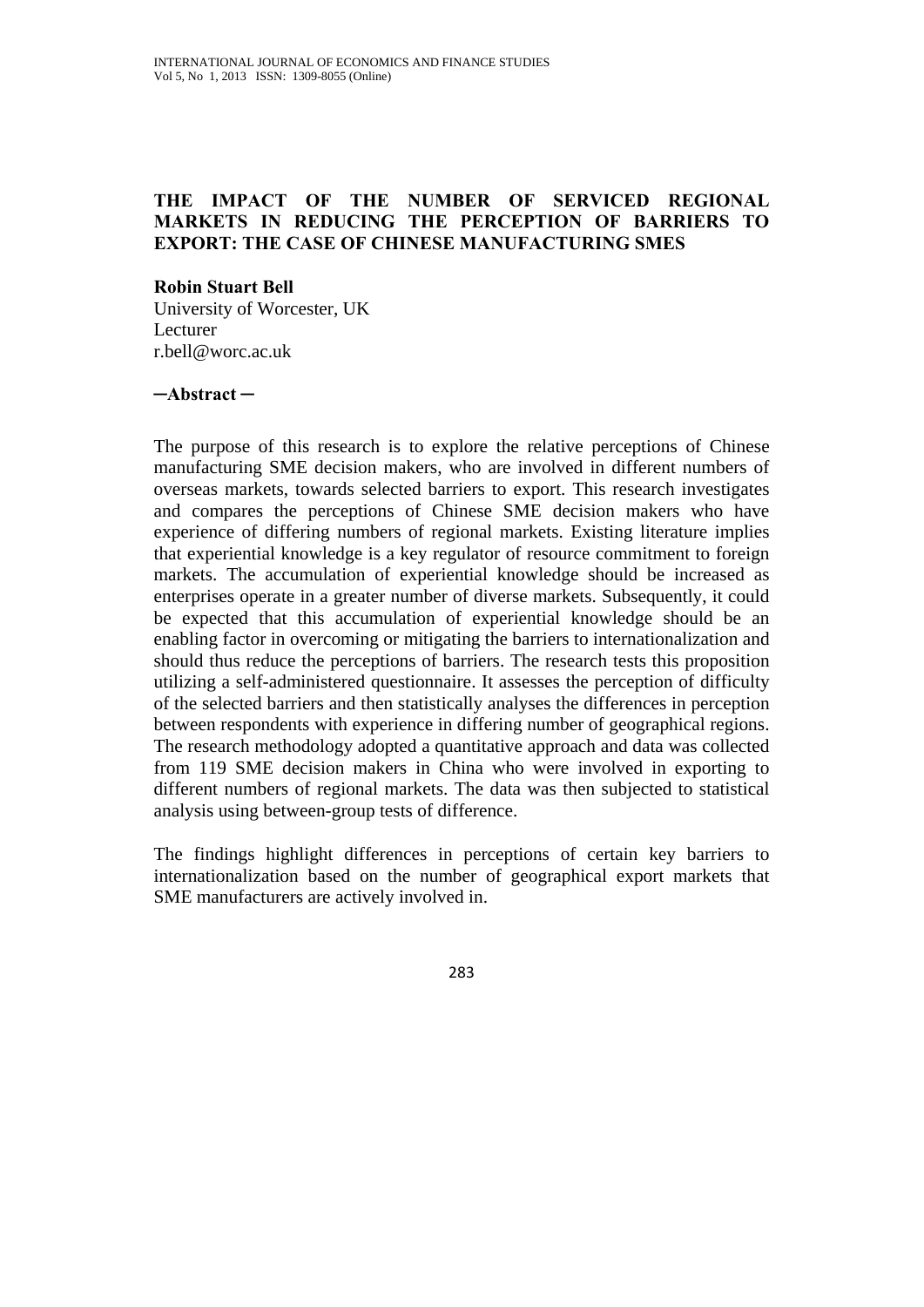**Keywords:** Export, SME, China

# **JEL Classification:** M16

#### **Introduction**

China's policy of reform and economic openness has unlocked unprecedented levels of growth and development (Tisdell, 2009). An abundant supply of cheap labour, the state's 'Go Global' policy (1999), accession to the WTO (2001), the opening up of new markets both at home and abroad, and the acquisition of new skills and technologies have all played a part. According to Enderwick (2009: p7), "China is now acknowledged as the world's workshop and India as the global back office". Exports from China to the rest of the world rose by approximately 152% between 2003 and 2008, although 2009 saw a slight decrease of 8% over the previous year (EU, 2010). These exports represented 7.9% of the world's exports in 2003, 12.2% in 2008 and 13.9% in 2009 (EU, 2010). However, despite the fact that Chinese SMEs accounted for 65.6% of Chinese industrial output value (Singh et al, 2010), Chinese SMEs only contributed a 40% share of manufactured exports (Cao et al, 2011). This, together with the fact that millions of Chinese SMEs have not yet entered the export market, highlights the potential for an increase in SME manufactured exports in the future.

The importance of a healthy and robust SME sector in helping sustain competitive advantage and economic development in both developed and newly industrialized countries has been highlighted by Wu et al (2008). According to Singh et al (2008), SMEs are considered as an engine for economic growth all over the world. The advantages of national and international expansion of small and medium sized organizations has been highlighted by Cardoza (1997), who pointed out that they play a key role in entrepreneurship, job creation, fiscal income, technology diffusion, risk diversification, identification and adoption of best international practices and wealth generation. These factors drive the local and national economies which in turn drive the global economy. It is for these reasons that governments play an active part in the development of the SME sector both domestically and internationally.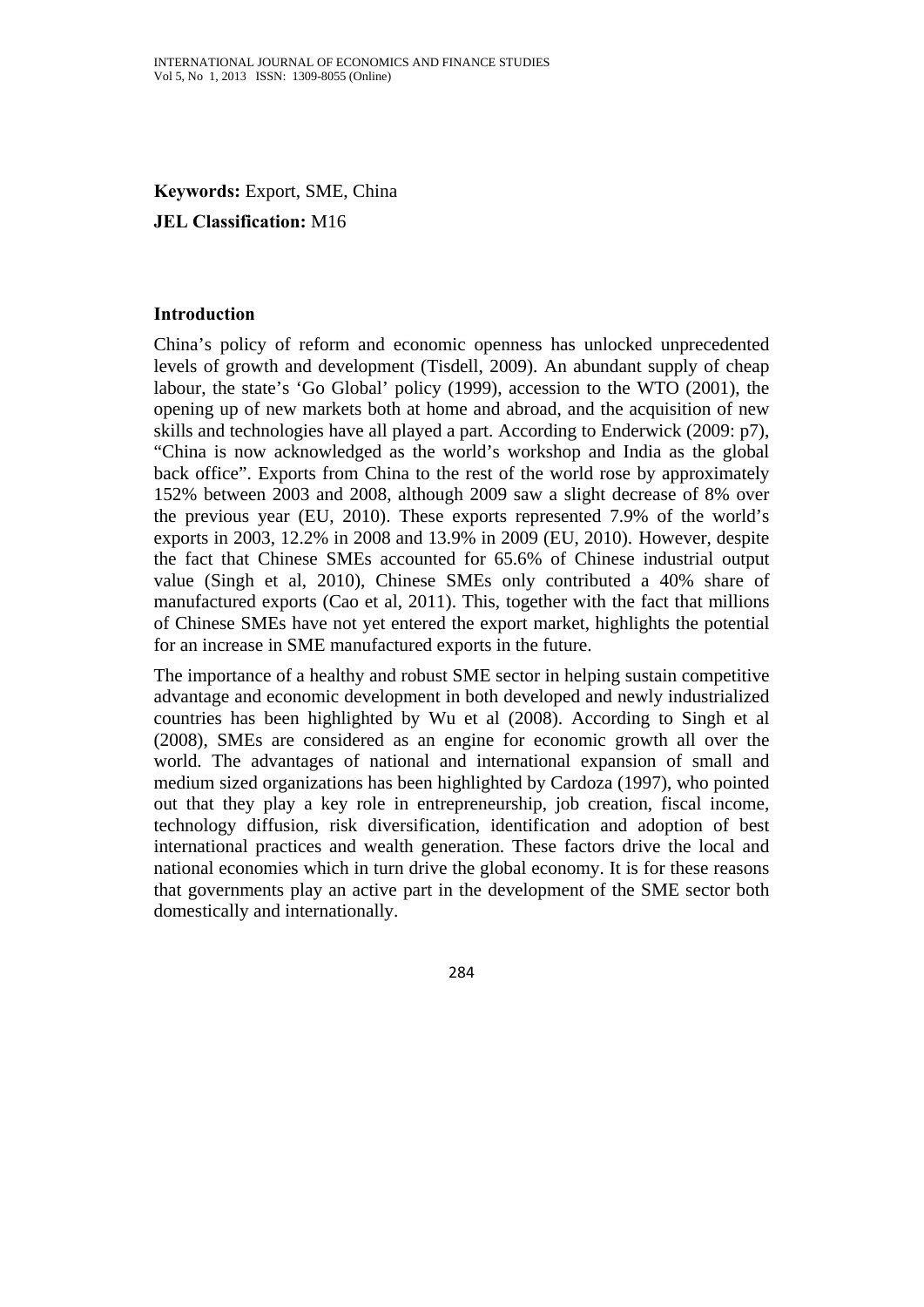# **Literature Review**

The importance of experiential knowledge in the internationalization process has been highlighted in a number of stages models and theories that have utilized a behavioural theory of the firm perspective, to internationalization and export. These have included the learning-based model by Johanson and Vahlne (Uppsala model 1977, 1990). The Uppsala Process Theory of Internationalization (PTI) has been one of the most influential organizational internationalization models to come out of the behavioural internationalization stream of literature. Despite criticisms (e.g. Oviatt and McDougall, 1994), it is still widely adopted and used as a basis for studying the internationalization process.

The PTI model describes a gradual stages development which is constrained by a lack of knowledge and resource. Experiential knowledge about foreign business environments influences the level of risk perceptions of enterprises when they make commitment decisions (Cavusgil, 1980; Johanson and Vahlne, 1977), and as such, foreign experiential knowledge is the key regulator to an increase in foreign commitment (Autio et al, 2000). Knowledge of foreign markets and operations is increased through the commitment to foreign markets. Growth is incremental and begins in markets that are similar to the home market in terms of language, culture and institutions, all of which affect the flow of information between the firm and the market (Johanson and Wiedersheim-Paul, 1975).

The impact of different languages, cultures and institutions is often considered in terms of "psychic distance" between the home country and potential international markets. Psychic distance was described by Johanson and Vahlne (1977) as the sum of factors that prevent the flow of information from and to the market. As organizations gain new experiential knowledge they are more able to develop into new markets which are less similar to those in which they currently operate. Entry into these new markets results in new experiential knowledge and so the cycle continues in a series of stages.

According to Eriksson et al. (1997, p.354) the accumulation of experiential knowledge is largely incremental and "Requires durable and repetitive interactions abroad", and the number of countries in which an enterprise operates as well as the length of time the enterprise operates will affect the knowledge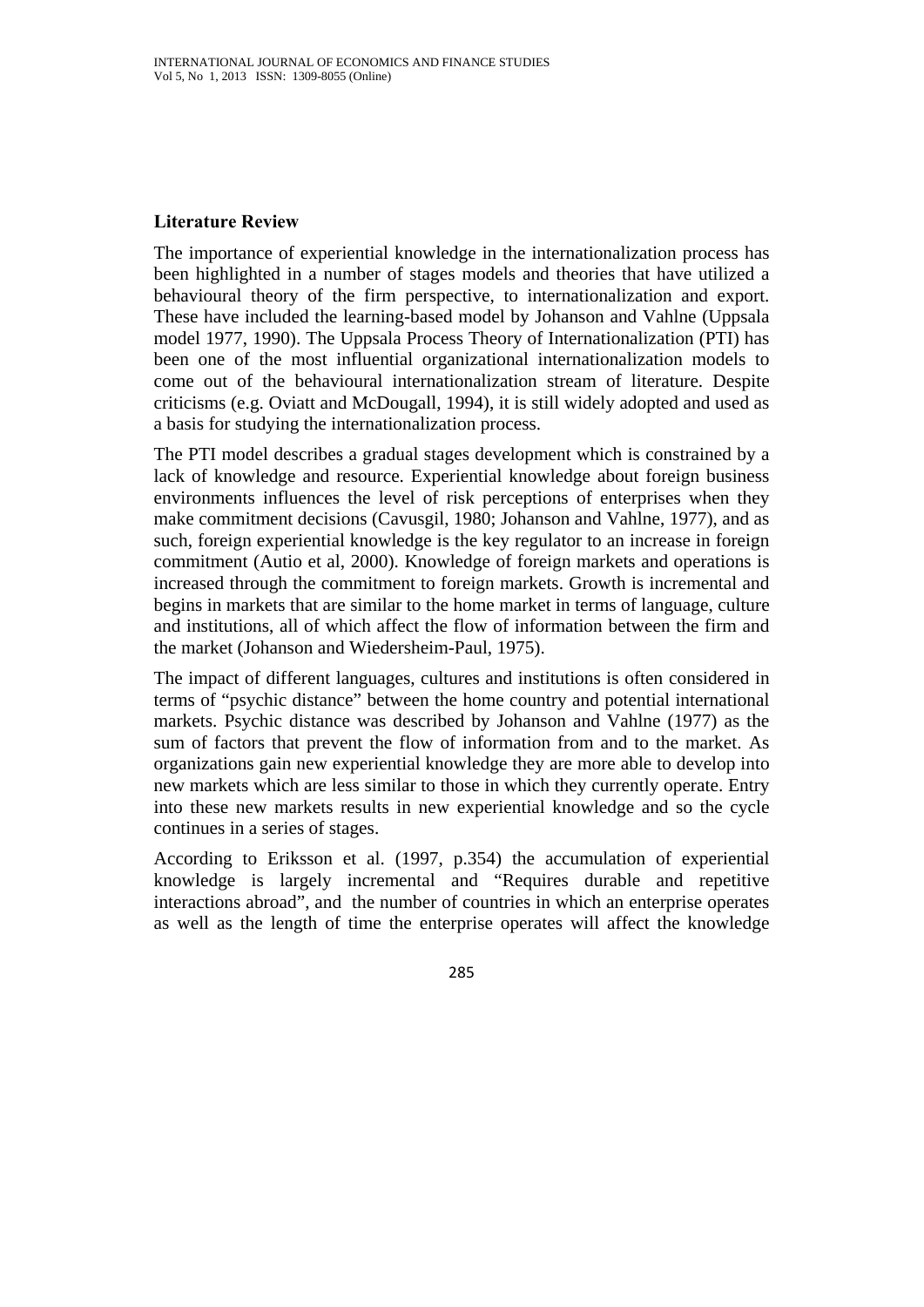accumulation (Autio et al, 2000; Eriksson et al, 2000; Zahra et al, 2000). As an organization accumulates experiential knowledge, the levels of risk perceptions and the associated uncertainties it faces in internationalising further afield, are all reduced.

Organizations that do not develop face only familiar opportunities and threats, and develop familiar routines based on past experience to deal with them. This leads to a lack of opportunity identification and the risk of new unidentified threats (Abrahamson and Fombrum, 1994; Levitt and March, 1988). Threats can include increased domestic competition from both resident and overseas competitors' (von Keller and Zhou, 2003). This underlines the importance of organizational development and the identification of new opportunities and new ways of doing things. It is for this reason that new enterprises are often considered to have the benefits of newness (Autio, 2000), whilst many older organizations face the risk of competency traps (Cohen and Levinthal, 1990).

Despite the rapid increase in the number of SMEs in China, which account for 98.9% of Chinese businesses and 65.6% of industrial output value in China (Singh et al., 2010), Chinese manufacturing SMEs only account for 40% of Chinese manufacturing exports (Cao et al 2011). These figures reflect the potential that Chinese SME manufacturing has to develop exports and bring about the benefits of increased internationalization and industrialization.

### **Research Aim**

This research seeks to investigate the relationship between the perceptions of risk, and the number of markets into which firms export. Specifically, do firms that export to a greater number of foreign markets have lower perceptions of the difficulty in overcoming export barriers, through the greater general accumulation of experiential knowledge, as predicted?

The PTI model suggests that increased internationalization into new markets reduces the perceptions of risk in overcoming barriers to export, enabling increased internationalization to take place.

### **Barriers to Export**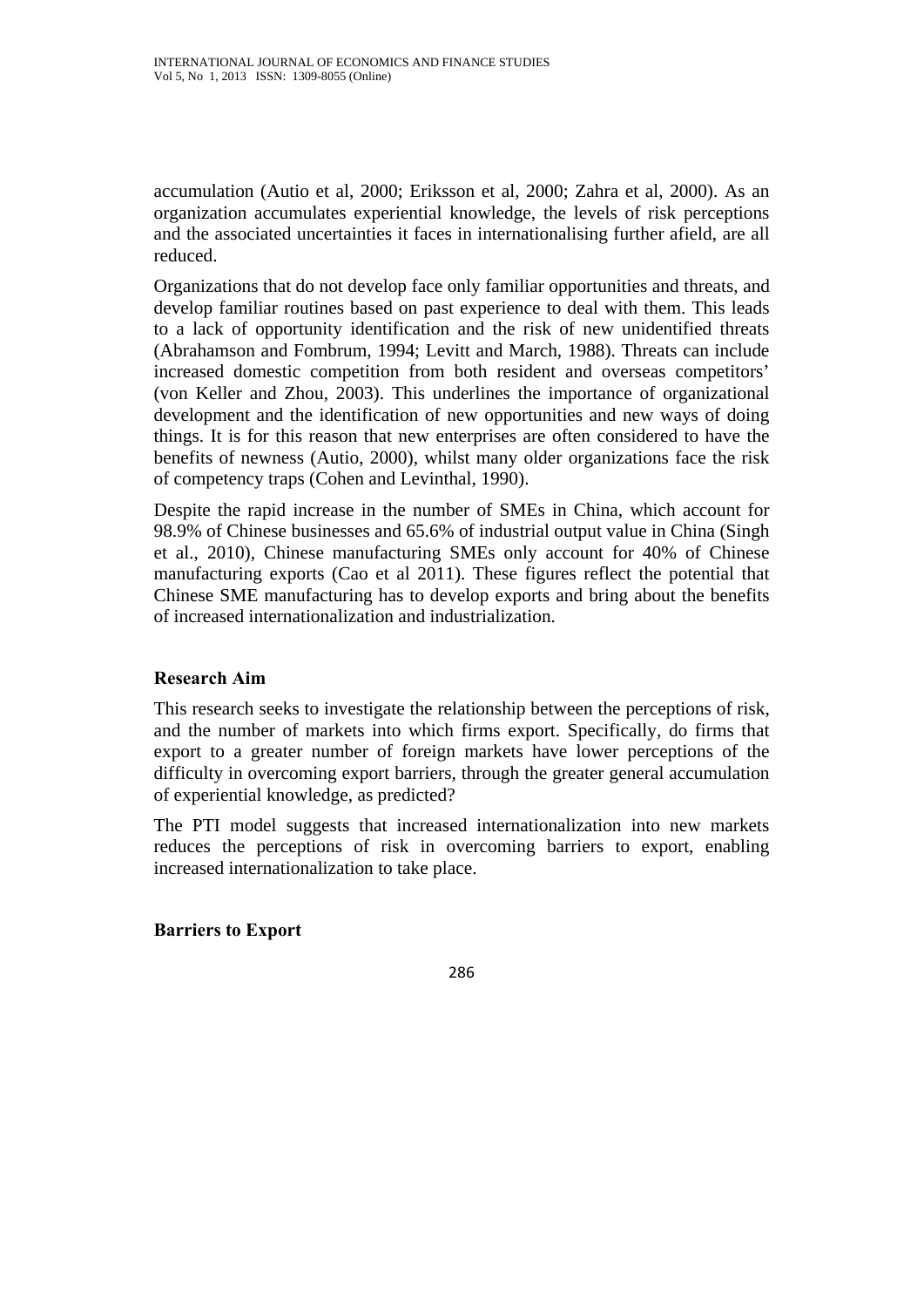Export barriers can be considered to be all the attitudinal, structural, operational and other constraints that hinder the firm's ability to initiate, develop or sustain international operations (Leonidou, 1995a). Barriers to exporting can often be the cause of many enterprises' failures in foreign business ventures, which can result in financial losses, negative attitudes towards international involvement (Leonidou, 1995b) and a permanent withdrawal from a potentially important development route (Welsh and Weidersheim-Paul, 1980). It follows that removal or the minimization of these barriers or obstacles can contribute to greater export intensity and performance (Bilkey, 1978). The way in which any particular organization perceives or reacts to individual obstacles will be specific to the individual organization and will depend on a variety of factors including managerial, organizational and external forces (Leonidou, 1995a).

There has been considerable research into both the internal and external barriers that organizations face when exporting, including that by Leonidou (2004) and Tesfom and Lutz (2006). Internal barriers are often associated with organizational resources or the organization's approach to export marketing, whereas external barriers are associated with the external environment (Leonidou, 1995a).

The barriers adopted in this research are based largely on those described by Leonidou (2004) and by Tesfom and Lutz (2006), and have been identified from the literature as particularly relevant in the Chinese context. The barriers adopted within this study can be considered within five main groupings, which are financial barriers, knowledge barriers, network barriers, cultural and institutional barriers, and risk barriers. These are listed below.

# **Financial Barriers**

- Cost of expansion
- Raising the required finance
- Foreign exchange transactions

### **Knowledge Barriers**

- Identifying new market opportunities
- Obtaining and understanding relevant market information
- Dealing with unfamiliar procedures and documentation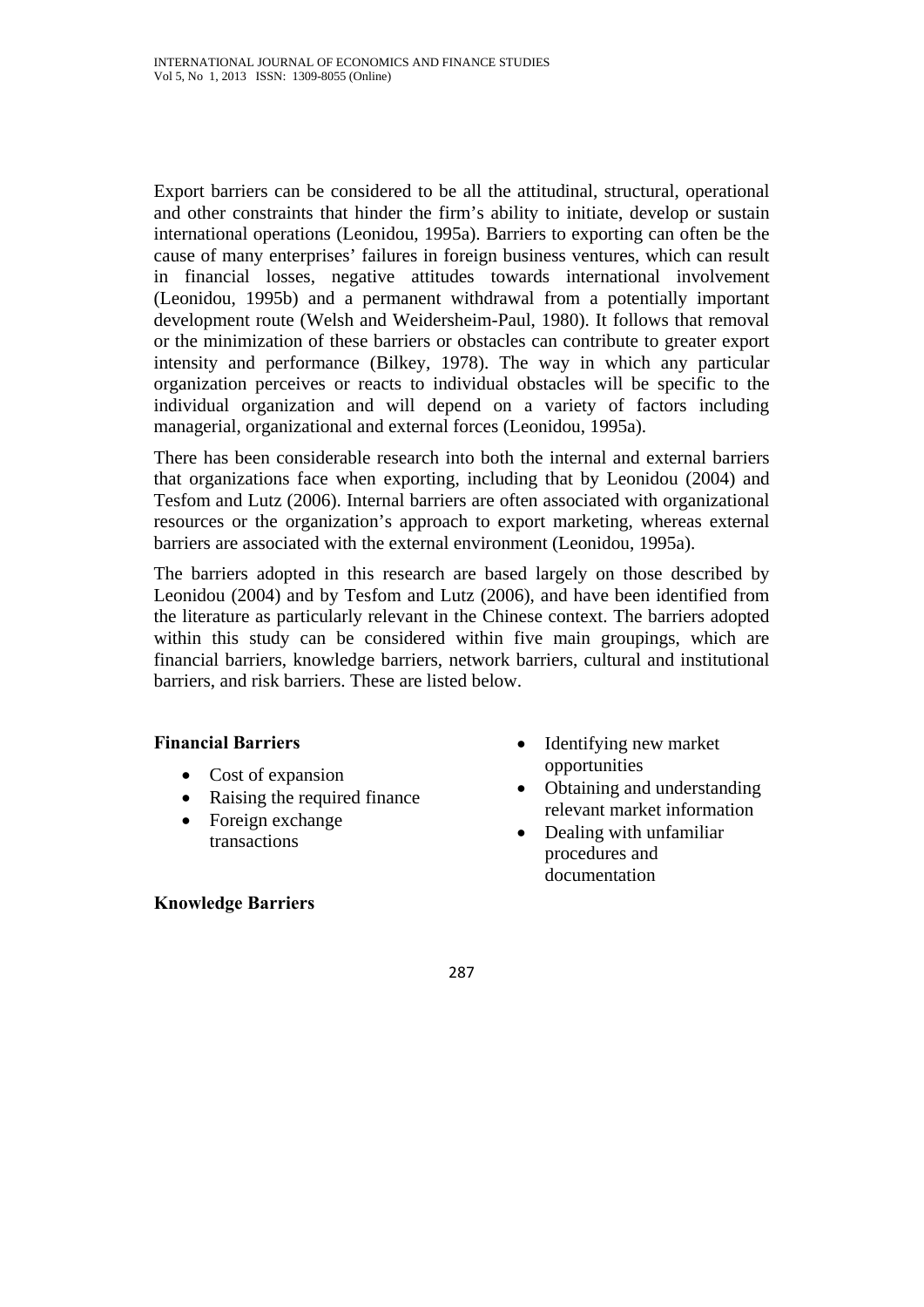### **Network Barriers**

- Expanding without existing networks
- Finding appropriate distribution channels
- Finding reliable local representation

# **Cultural and Institutional Barriers**

- Foreign customer attitudes
- Foreign business practices
- Language differences
- Tariff and export barriers
- Foreign rules and regulations

# **Risk Barriers**

- Ability to compete with local competition
- Matching competitors' prices
- Expansion undermining the base operation

# **Methodology**

The research was designed to measure the perceptions of SME manufacturing decision makers towards a range of selected barriers to export, and to establish the number of overseas markets in to which individual SMEs had previously exported their products. The data was collected from manufacturing SME decision makers in the Chinese province of Ningxia. The definition used for SMEs was that defined by the National Bureau of Statistics of China (2008). In Chinese industry, a small to medium sized enterprise is defined as one which has less than 2,000 employees, annual revenues of less than 300 million Yuan or with total assets under 400 million Yuan. The research produced a total of 119 completed responses and included SMEs with export experience to varying numbers of overseas markets. The data was divided into three categories, namely experience of export into one market, export into two markets and export into three or more markets. The sampling technique that was employed was a judgement form of convenience sampling and the respondents were all SME decision makers. Judgement sampling ensured that it was the SME decision makers that completed the questionnaires.

The research adopted a quantitative questionnaire approach which was based on the use of seven point likert scales to measure the relative perceptions of the selected barriers to export. The data was divided into three categories based on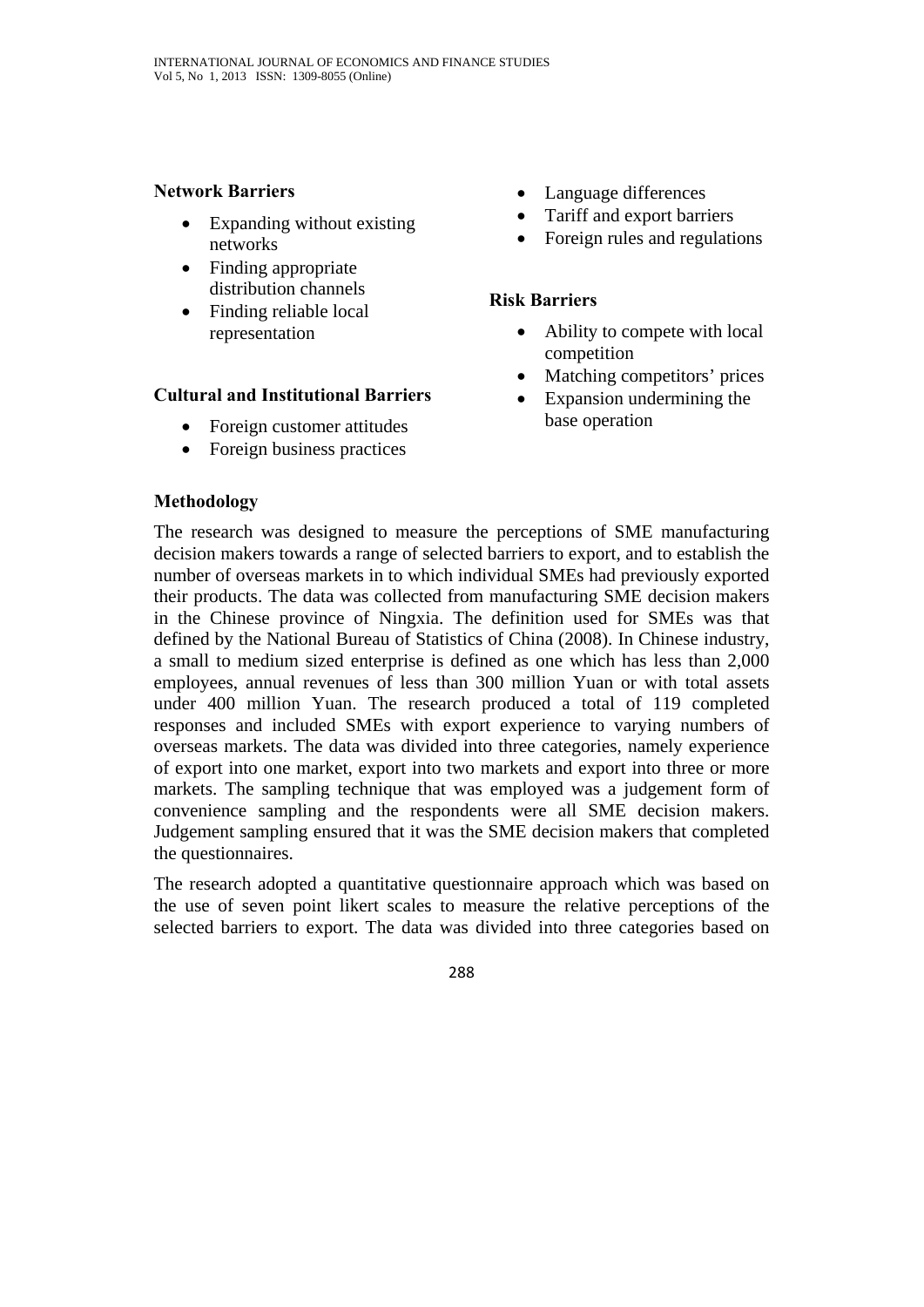whether the SMEs had previous experience of exporting into one, two, or three regional export markets.

The data collected was statistically analysed to check for normal distribution using the Shapiro-Wilk test for normality. This confirmed that the data was nonparametric in nature and this informed the subsequent selection of the statistical techniques which were adopted in this research.

The data was analysed using Mann-Whitney U tests to determine whether there was a statistically significance difference between the individual perceptions to barriers based on the number of previous export markets into which the SMEs had exported. Tests were conducted between groups of SMEs that had exported to one market and two markets and SMEs that had exported to one market and three or more markets.

In order to control for type one error, a Bonferroni adjustment was applied to the alpha values. As a result of this adjustment a stricter alpha level was adopted of 0.017. Finally, in order to provide an effect size statistic, the R value statistic was calculated, and then Cohen's (1988) effect size criteria were applied. Cohen's effect size criteria suggests a that .1 is a small effect, .3 is a medium sized effect and .5 and above is a large effect.

The results of the data analysis can be found in Table One and will be discussed in the following section.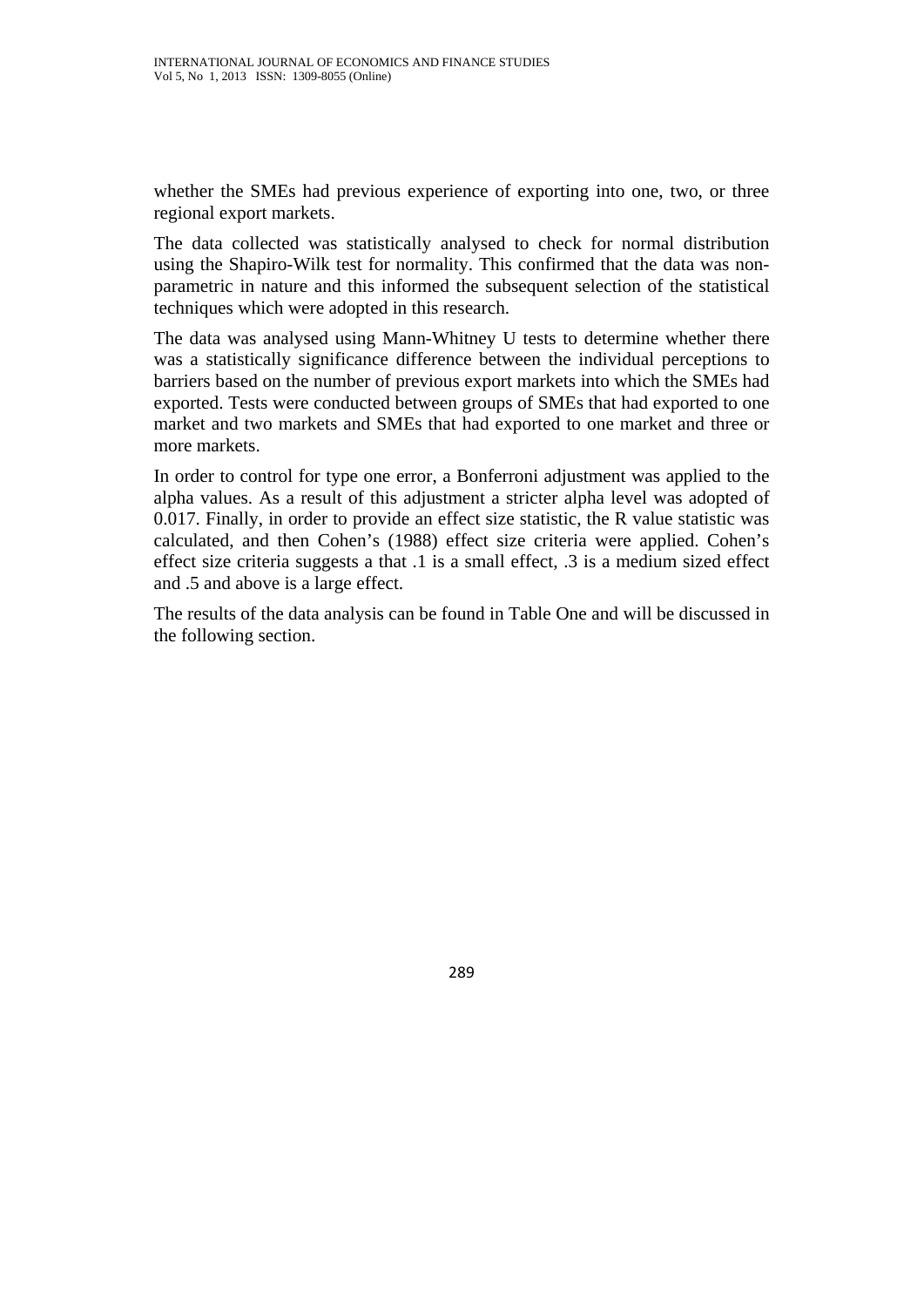#### INTERNATIONAL JOURNAL OF ECONOMICS AND FINANCE STUDIES Vol 5, No 1, 2013 ISSN: 1309-8055 (Online)

# **Table One: Mann-Whitney U Test Results**

|                                                | 1 Market-2 Markets |                  |               |                                  |                          | 1 Markets-3 Markets |         |                |                     |                          |
|------------------------------------------------|--------------------|------------------|---------------|----------------------------------|--------------------------|---------------------|---------|----------------|---------------------|--------------------------|
|                                                |                    | <b>Mean Rank</b> |               |                                  | <b>Mean Rank</b>         |                     |         |                |                     |                          |
| <b>Barrier</b>                                 | Z                  | Sig.             | <b>Market</b> | $\overline{2}$<br><b>Markets</b> | R                        | Z                   | Sig.    | <b>Markets</b> | 3<br><b>Markets</b> | R                        |
| Cost of expansion                              | $-1.108$           | .268             | 38.80         | 44.34                            | $\overline{\phantom{a}}$ | $-1.330$            | .184    | 36.93          | 43.49               |                          |
| Raising the finance required                   | $-3.834$           | $.000*$          | 50.70         | 31.84                            | $-.423$                  | $-5.432$            | $.000*$ | 52.57          | 25.73               | $-.611$                  |
| Foreign exchange transactions                  | $-5.844$           | $.000*$          | 55.85         | 26.44                            | $-.645$                  | $-6.080$            | $.000*$ | 54.10          | 24.00               | $-.684$                  |
| Identifying new market opportunities           | $-2.053$           | .040             | 46.21         | 36.55                            | $\blacksquare$           | $-3.659$            | $.000*$ | 48.15          | 30.74               | $-.412$                  |
| Obtaining and understanding relevant market    | $-3.234$           | $.001*$          | 49.05         | 33.58                            | $-.357$                  | $-4.755$            | $.000*$ | 50.79          | 27.76               | $-.535$                  |
| information                                    |                    |                  |               |                                  |                          |                     |         |                |                     |                          |
| Dealing with unfamiliar procedures and         | $-1.202$           | .229             | 38.69         | 44.45                            | $\overline{\phantom{a}}$ | $-0.833$            | .405    | 38.14          | 42.11               |                          |
| documentation                                  |                    |                  |               |                                  |                          |                     |         |                |                     |                          |
| Expanding without existing networks            | $-0.894$           | .371             | 43.60         | 39.30                            | $\overline{\phantom{a}}$ | $-0.193$            | .847    | 39.58          | 40.47               |                          |
| Finding appropriate distribution channels      | $-3.641$           | $.000*$          | 49.89         | 32.69                            | $-.402$                  | $-5.450$            | $.000*$ | 52.04          | 26.34               | $-.613$                  |
| Finding reliable local representation          | $-3.446$           | $.001*$          | 49.64         | 32.95                            | $-.381$                  | $-5.079$            | $.000*$ | 51.44          | 27.01               | $-.571$                  |
| Foreign customer attitudes                     | $-3.086$           | $.002*$          | 48.48         | 34.17                            | $-.341$                  | $-6.310$            | $.000*$ | 54.21          | 23.86               | $-.710$                  |
| Foreign business practices                     | $-2.425$           | $.015*$          | 46.98         | 35.75                            | $-.268$                  | $-4.781$            | $.000*$ | 50.43          | 28.16               | $-.538$                  |
| Language differences                           | $-2.841$           | $.004*$          | 47.93         | 34.75                            | $-.314$                  | $-4.914$            | $.000*$ | 50.93          | 27.59               | $-.553$                  |
| Tariff and export barriers                     | $-1.391$           | .164             | 44.81         | 38.03                            | $\blacksquare$           | $-2.088$            | .037    | 44.67          | 34.70               | $\overline{\phantom{a}}$ |
| Foreign rules and regulations                  | $-0.130$           | .896             | 41.81         | 41.18                            | $\blacksquare$           | $-1.241$            | .251    | 42.77          | 36.85               | $\blacksquare$           |
| Physical distance of export markets            | $-2.570$           | $.010*$          | 47.42         | 35.29                            | $-.284$                  | $-4.544$            | $.000*$ | 50.20          | 28.42               | $-.511$                  |
| Ability to compete with local competition      | $-2.812$           | $.005*$          | 47.94         | 34.74                            | $-.311$                  | $-5.306$            | $.000*$ | 52.00          | 26.38               | $-.597$                  |
| Matching competitors' prices in export markets | $-1.248$           | .212             | 38.55         | 44.60                            | $\sim$                   | $-0.286$            | .775    | 39.36          | 40.73               |                          |
| Expansion undermining the base operation       | $-0.808$           | .419             | 43.39         | 39.51                            | $\blacksquare$           | $-0.529$            | .597    | 41.17          | 38.68               | -                        |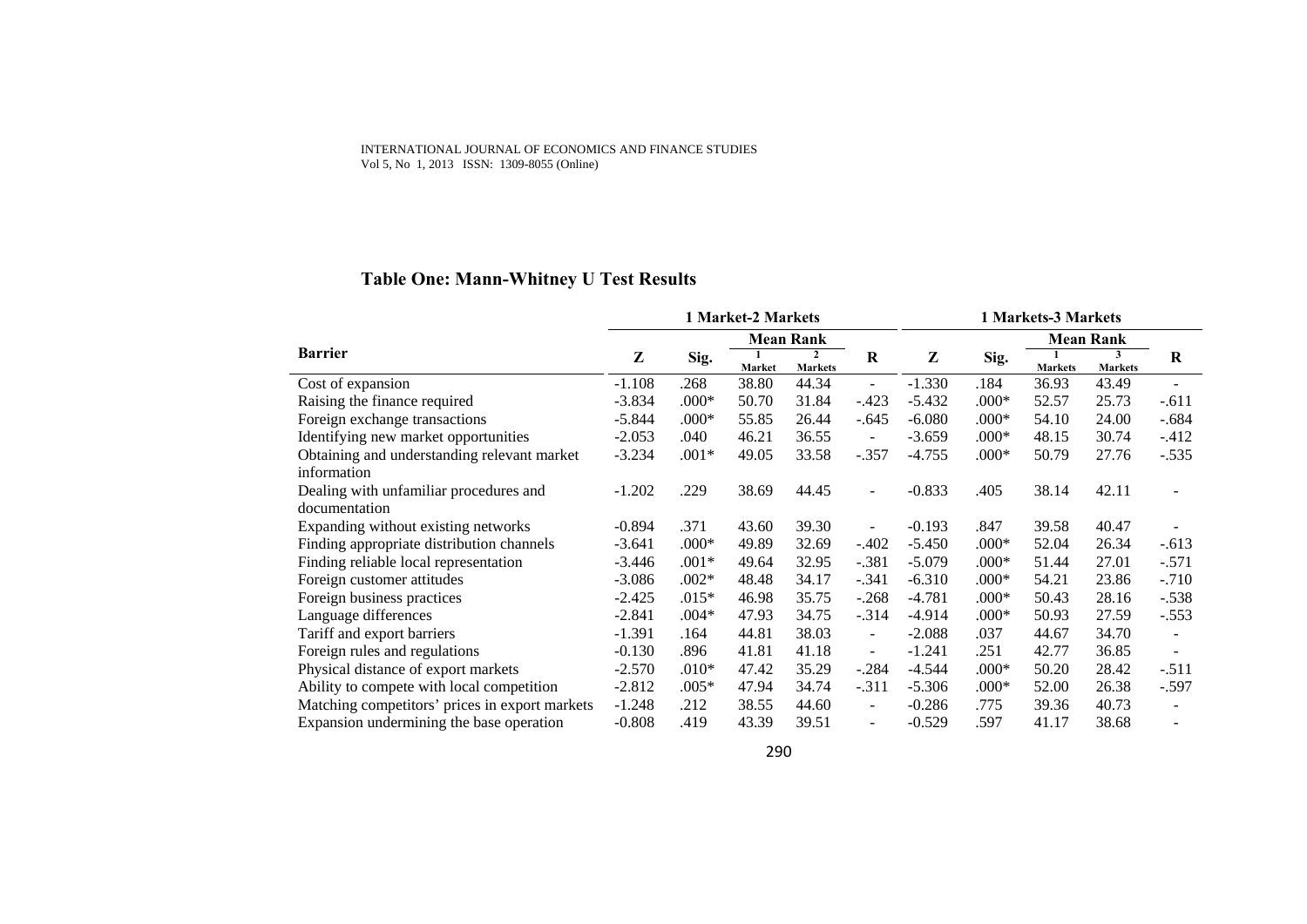INTERNATIONAL JOURNAL OF ECONOMICS AND FINANCE STUDIES Vol 5, No 1, 2013 ISSN: 1309-8055 (Online)

\* Significant at the .05 alpha level, after consideration of Bonferroni adjustment .017 (.05/3 = .017)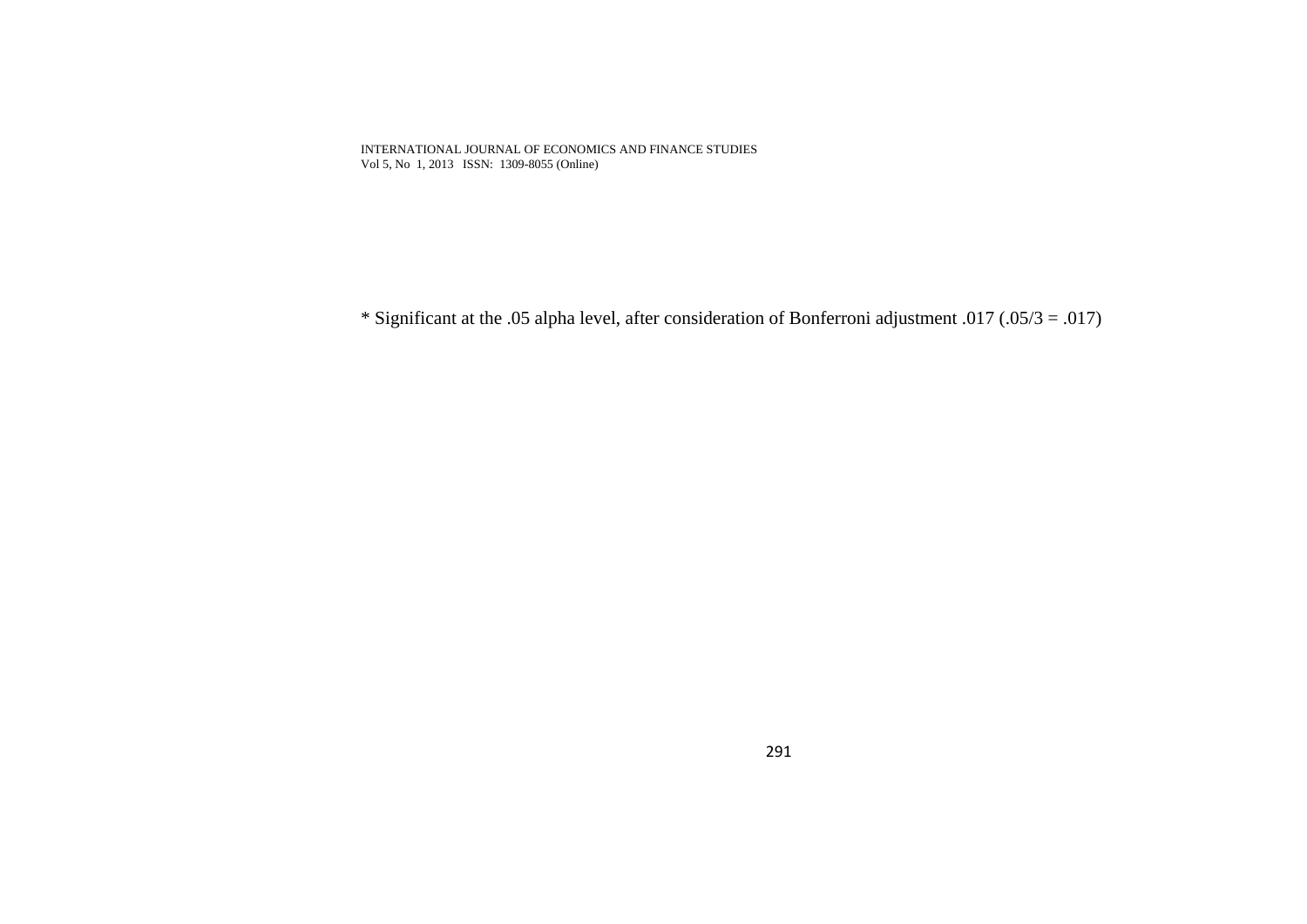#### **Results and Discussions**

The results of the data analysis will be considered in two ways. Firstly, in the way that the perception of the difficulty of individual barriers to export differs between SMEs with experience of one export market compared to those with experience of two export markets, and three or more export markets, respectively. Secondly consideration of those barriers which exhibit no statistical difference in perception even with experience of three or more markets.

 A summary of the impact of the number of markets on the perception of difficulty of overcoming the individual barriers is shown in table two.

| <b>Markets</b><br>Impact     | Difference between 1 and 2<br><b>Markets</b> | Difference between 1 and 3<br>or More Markets |
|------------------------------|----------------------------------------------|-----------------------------------------------|
| <b>High</b>                  |                                              | 10                                            |
| <b>Medium</b>                |                                              |                                               |
| Low                          | $\mathcal{L}$                                |                                               |
| <b>No Statistical Effect</b> | 8                                            |                                               |

**Table Two: The Impact of the Number or Markets on the Perception of Individual Barriers to Export** 

It can be seen from the table above that increasing the number of export markets from one market to two markets has a statistically significant impact on the perception of ten of the individual selected barriers to export. The largest impact is on the 'Foreign exchange transaction' barrier, which suggests that the experience (experiential knowledge) gained from dealing with multiple markets does have an impact on the perception of difficulty and risk involved. Seven barriers exhibit a medium impact on the perception of difficulty which include the 'Raising the finance required', 'Obtaining and understanding relevant market information', 'Finding appropriate distribution channels', 'Finding reliable local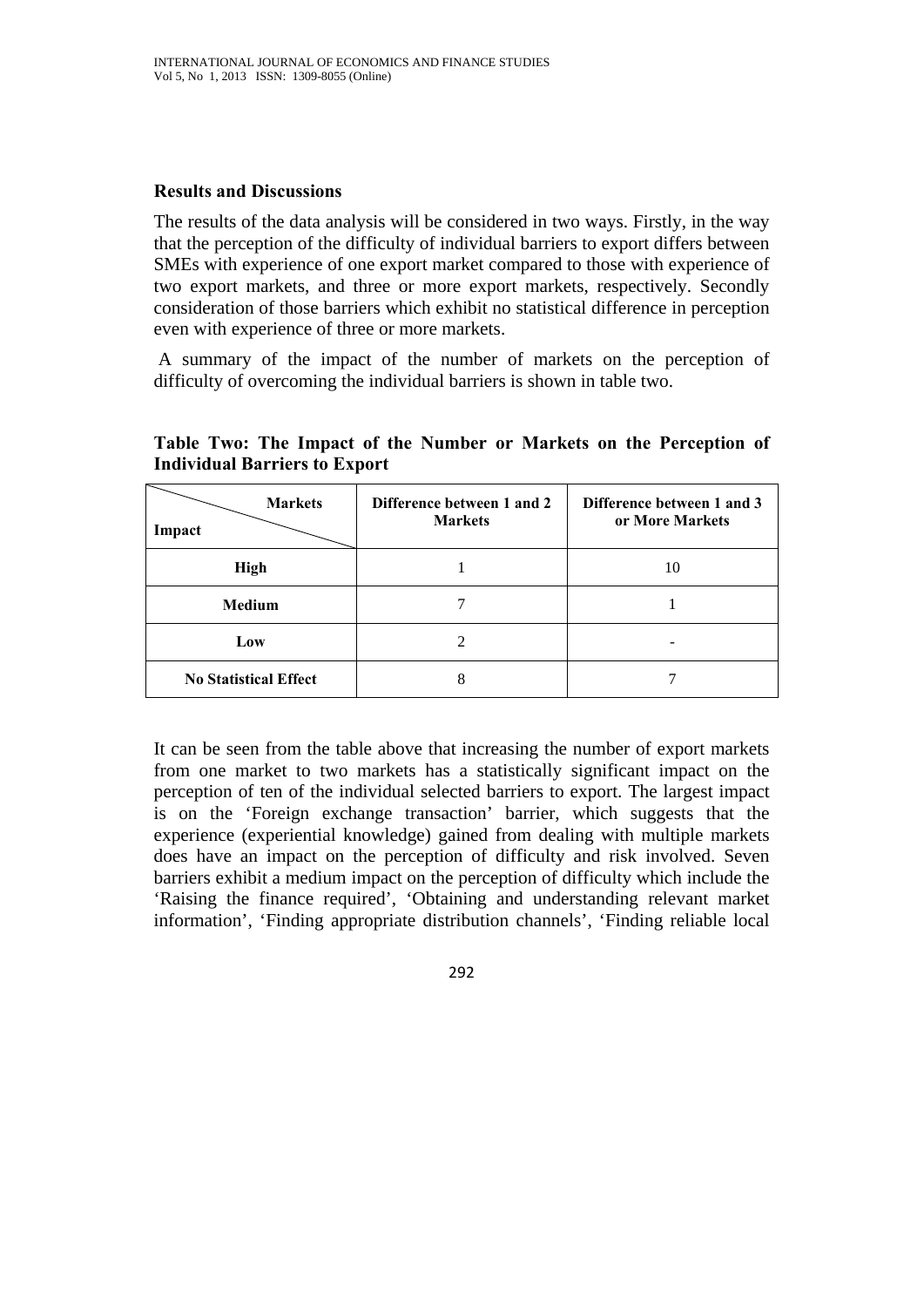representation', 'Foreign customer attitudes', 'Foreign business practices', and the 'Ability to compete with local competition' barriers. The 'Physical distance of export market' barrier, exhibited a small difference in perception of difficulty between SMEs that had experience of exporting to two markets compared to those who exported to one. These results suggest that increased exposure to more than one international market results in a reduction in the perception of a range of the barriers to export.

When considering the difference between SMEs that exported to one market compared to those who had experience of exporting to three or more markets, the statistically significant differences are more pronounced. Ten of the barriers exhibit large differences and these include all of the barriers that showed a difference at the two market level, and in addition the 'Identifying new market opportunities' barrier exhibited a medium effect size effect. This is a particularly striking finding and seems to provide some support for the view that expansion into new markets results in the identification of new opportunities and new ways of doing things. Overall, the fact that ten of the barriers exhibit a large size effect in the reduction in the perception of difficulty and one exhibits a medium size effect, suggest that an increase in the number of export markets serviced to three or more markets results in the perception of less risk, through the accumulation of experiential knowledge, than either one or two markets.

Of the eighteen barriers that were selected for this research, seven of the barriers exhibited no difference in the perceptions, however many markets were serviced. These included the 'Cost of expansion', 'Dealing with unfamiliar procedures and documentation', 'Expanding without existing networks', 'Tariff and export barriers', 'Matching competitors' prices' and 'Expansion undermining the base operation' barriers. When entering a new market, previous experience of other markets may not necessarily help in overcoming some of the barriers. For example, new markets may have different customs, different institutional arrangements and a different range of tariffs and import barriers, all of which must be learned in relation to the new market. The 'Cost of expansion' barrier, may not be reduced depending on the location and requirements of market entry. Expansion undermining the base operation appears, from this research, to be an ever present risk and exhibits no reduction in the perception of difficulty, however many markets are serviced. Finally, the perception of difficulty in matching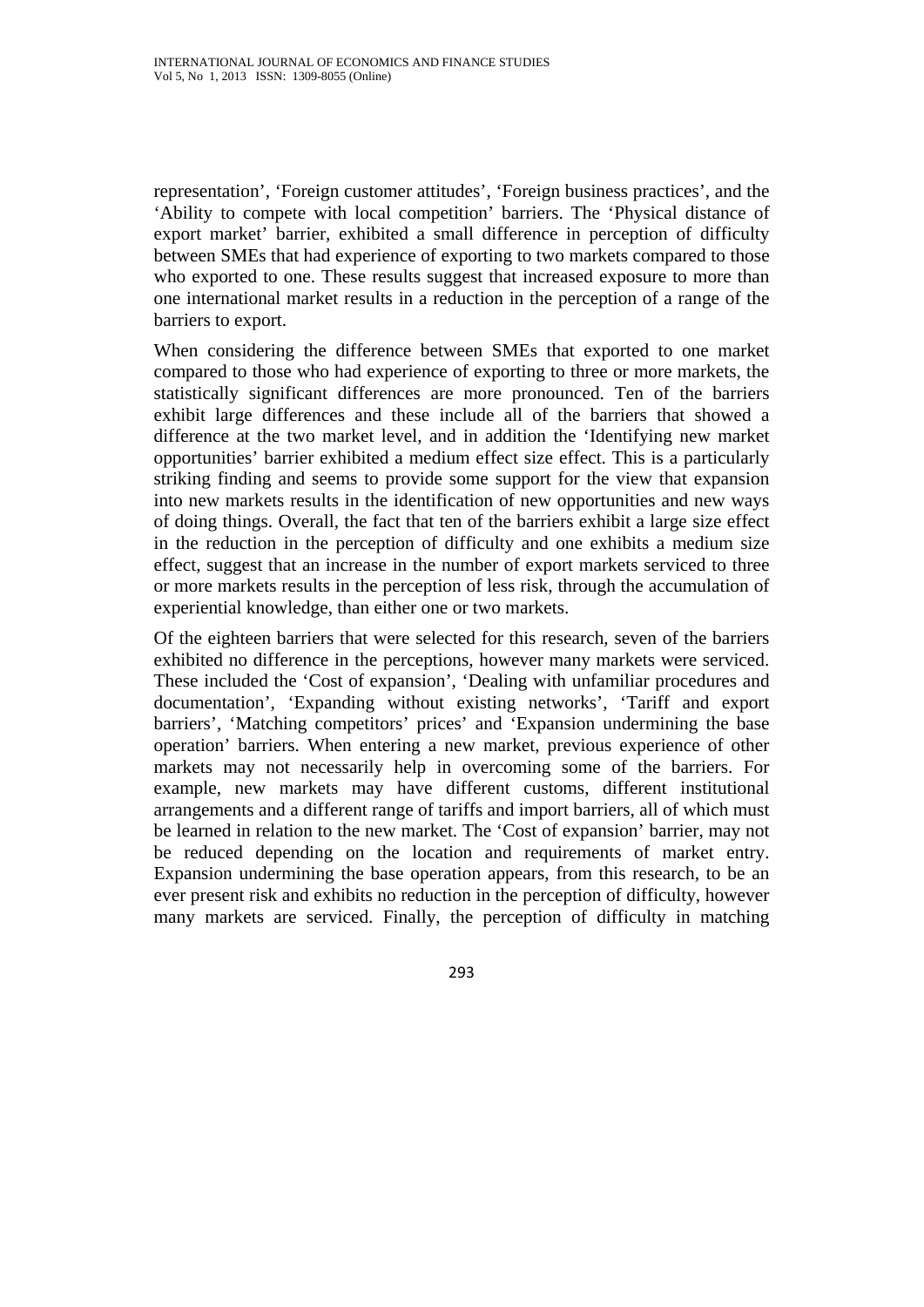competitors' prices in export markets does not appear to be reduced, despite an increase in the number of markets serviced. Although one might anticipate economies of scale, competitiveness is influenced by a number of external factors which include local competition and local pricing. Chinese exports are often based on low end production utilizing relatively inexpensive labour costs, which subsequently leads to a cost competitive advantage. However, this is not necessarily the case in all international markets.

# **Conclusion**

This research has found that increasing the number of markets serviced from one to two, and even more from one to three or more, has a significant impact on the experiential knowledge and perception of difficulty and risk of overcoming many of the barriers to export and to operating in new markets.

This suggests that it is advantageous for individual manufacturing SMEs that have the resources and capabilities to develop exports into new markets. This will enable them to identify and maximise new international export opportunities and to take advantage of new technologies and new ways of doing things. On a macro level the advantages of increased internationalization include not only greater exports, but also technology diffusion, development of production processes and techniques and greater product competitiveness.

### **References**

Abrahamson, Eric and Charles J. Fombrun (1994), "Macrocultures: Determinants and Consequences", The Academy of Management Review, Vol. 19, No. 4, pp. 728.

Autio, Erkko, Harry J. Sapienza and James G. Almeida (2000), "Effects of Age at Entry, Knowledge Intensity, and Imitability on International Growth", Academy of Management Journal, Vol. 43, No. 5, pp. 909–24.

Bilkey, Warren J. (1978), "Attempted Integration of Literature on Export Behaviour of Firms", Journal of International Business Studies, Vol. 9, No. 1, pp. 33–46.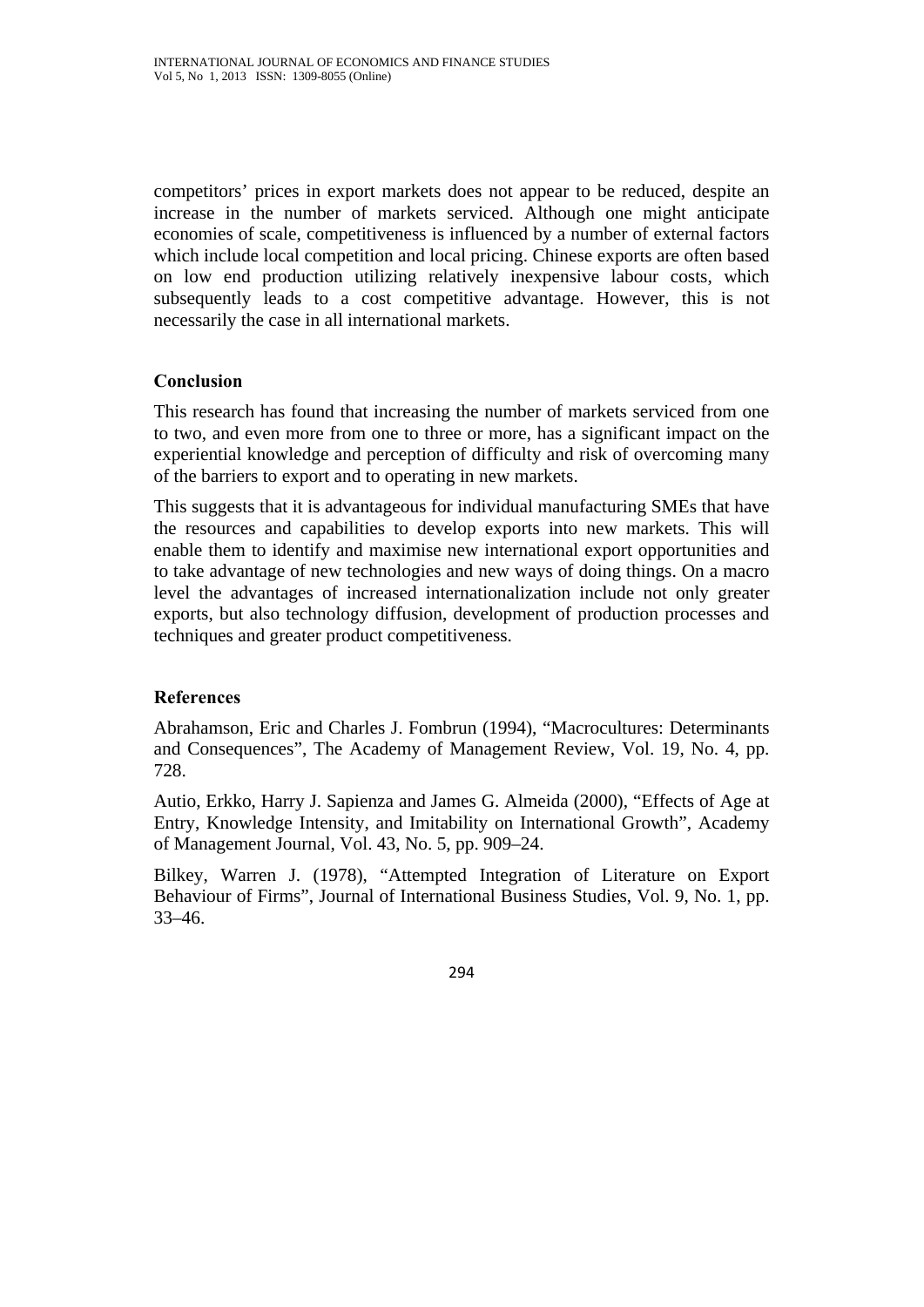Cao, Yong, Daniel Hartung, Edward Forrest and Zhengping Shen (2011), "Building Blocks for Chinese SMEs to Enter the Global Market: The Roles of Upstream Knowledge and Downstream Channel Infrastructure", International Journal of Business Management, Vol. 6, No. 7, pp. 77–85.

Cardoza, Guillermo (1997), "Learning, Innovation, and Growth: A Comparative Policy Approach to East Asia and Latin America", Science and Public Policy, Vol. 24, No. 6, pp. 377–85.

Cavusgil, S. Tamer (1980), "On the Internationalization Process of Firms", European Research, Vol. 8, No. 4, pp. 273–81.

Cohen, Jacob (1988), Statistical power analysis for the behavioural sciences, Hilsdale, NJ.: Lawrence Erlbaum.

Cohen, Wesley M. and Daniel A. Levinthal (1990), "Absorptive Capacity: A New Perspective on Learning and Innovation", Administrative Science Quarterly, Vol. 35, No. 1, pp. 128–52.

Enderwick, Peter (2009), "Large Emerging Markets (LEMs) and International Strategy", International Marketing Review, Vol. 26, No. 1, pp. 7–16.

Eriksson, Kent, Jan Johanson, Anders Majkgard and D. Deo Sharma (1997), "Experiential Knowledge and Cost in the Internationalization Process", Journal of International Business Studies, Vol. 28, No. 2, pp. 337–60.

EU (2010), "China Economic Indicators," Brussels: European Union.

Johanson, Jan and Jan-Erik Vahlne (1977), "Internationalization Process of the Firm – A Model of Knowledge Development and Increasing Foreign Market Commitments", Journal of International Business Studies, Vol. 8, No.1, pp. 23–32.

Johanson, Jan and Jan-Erik Vahlne (1990), "The Mechanism of Internationalization", International Marketing Review, Vol. 7, No. 4, pp. 11–24.

Johanson, Jan and Finn Wiedersheim-Paul (1975), "Internationalization of the Firm - 4 Swedish Cases", Journal of Management Studies, Vol. 12, No. 4, pp. 305–22.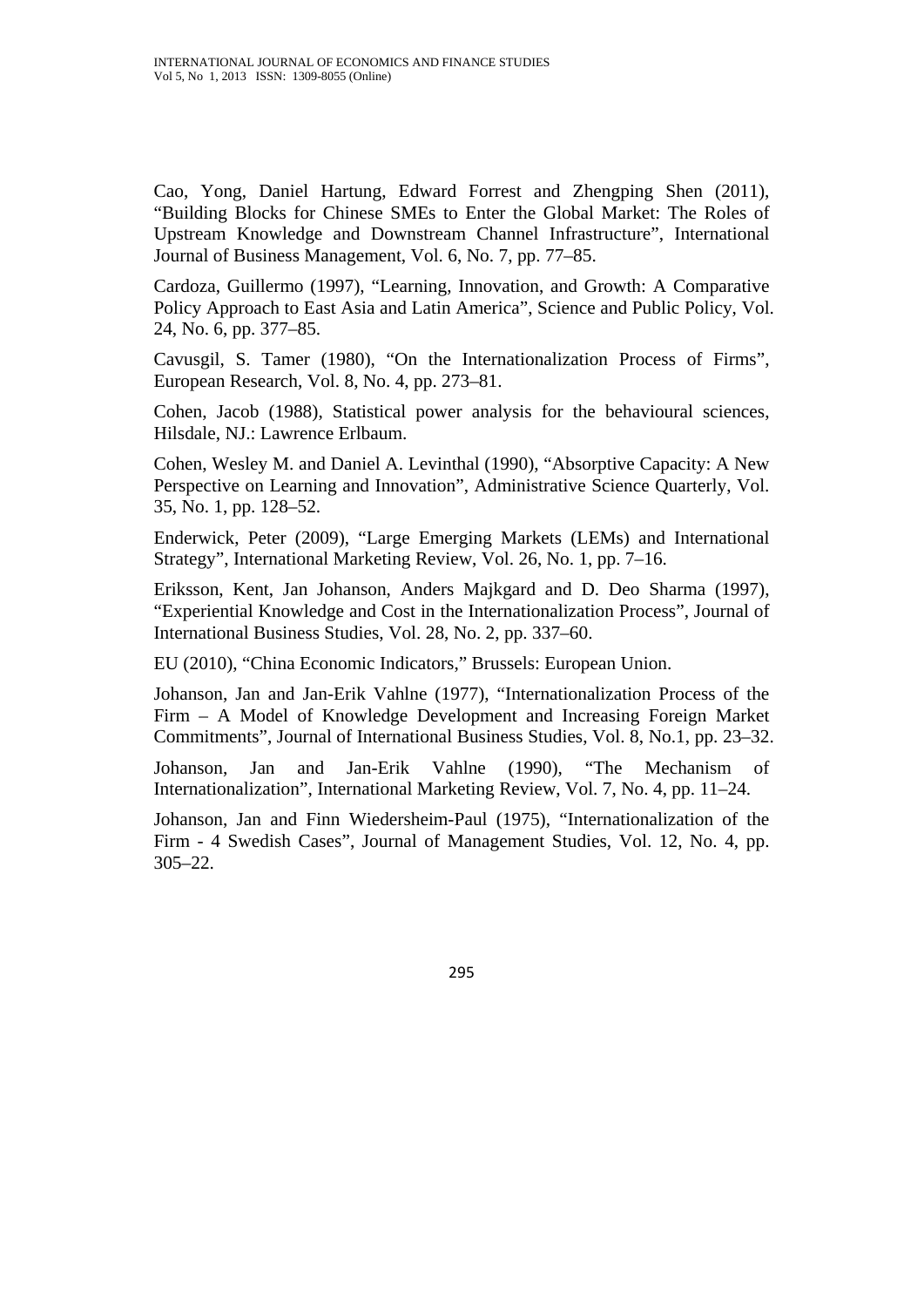Von Keller, Eugen and Wei Zhou (2003), From Middle Kingdom to Global Market: Expansion Strategies and Success Factors for China's Emerging Multinationals, Munich, Germany: Roland Berger Strategy Consultants.

Leonidou, Leonidas C. (1995b), "Export Barriers: Non-Exporters' Perceptions", International Marketing Review, Vol. 12, No. 1, pp. 4–25.

Leonidou, Leonidas C. (1995a), "Empirical Research on Export Barriers: Review, Assessment, and Synthesis", Journal of International Marketing, Vol. 3, No. 1, pp. 29–43.

Leonidou, Leonidas C. (2004), "An Analysis of the Barriers Hindering Small Business Export Development", Journal of Small Business Management, Vol. 42, No. 3, pp. 279–302.

Levitt, Barbara and James March (1988), "Organizational Learning", Annual Review of Sociology, Vol. 14, pp. 319–40.

Oviatt, Benjamin M. and Patricia P. McDougall (1994), "Toward a Theory of International New Ventures", Journal of International Business Studies, Vol. 25, No. 1, pp. 45–64.

Singh, Rajesh K., Suresh K. Garg and S.G. Deshmukh (2010), "The Competitiveness of SMEs in a Globalized Economy: Observations from China and India", Management Research Review, Vol. 33, No. 1, pp. 54–65.

Tesfom, Goitom and Clemens Lutz (2006), "A Classification of Export Marketing Problems of Small and Medium Sized Manufacturing Firms in Developing Countries", International Journal of Emerging Markets, Vol. 1, No. 3, pp. 262–81.

Tisdell, Clem (2009), "Economic Reform and Openness in China: China's Development Policies in the Last 30 Years", Economic Analysis & Policy, Vol. 39, No. 2, pp. 271–94.

Welsh, Lawerence S. and Finn Wiedersheim-Paul (1980), "Initial Exports – A Marketing Failure", The Journal of Management Studies, Vol. 17, No. 3, pp. 333– 44.

Wu, Junjie, Jining Song and Catherine Zeng (2008), "An Empirical Evidence of Small Business Financing in China", Management Research News, Vol. 31, No. 12, pp. 959–75.